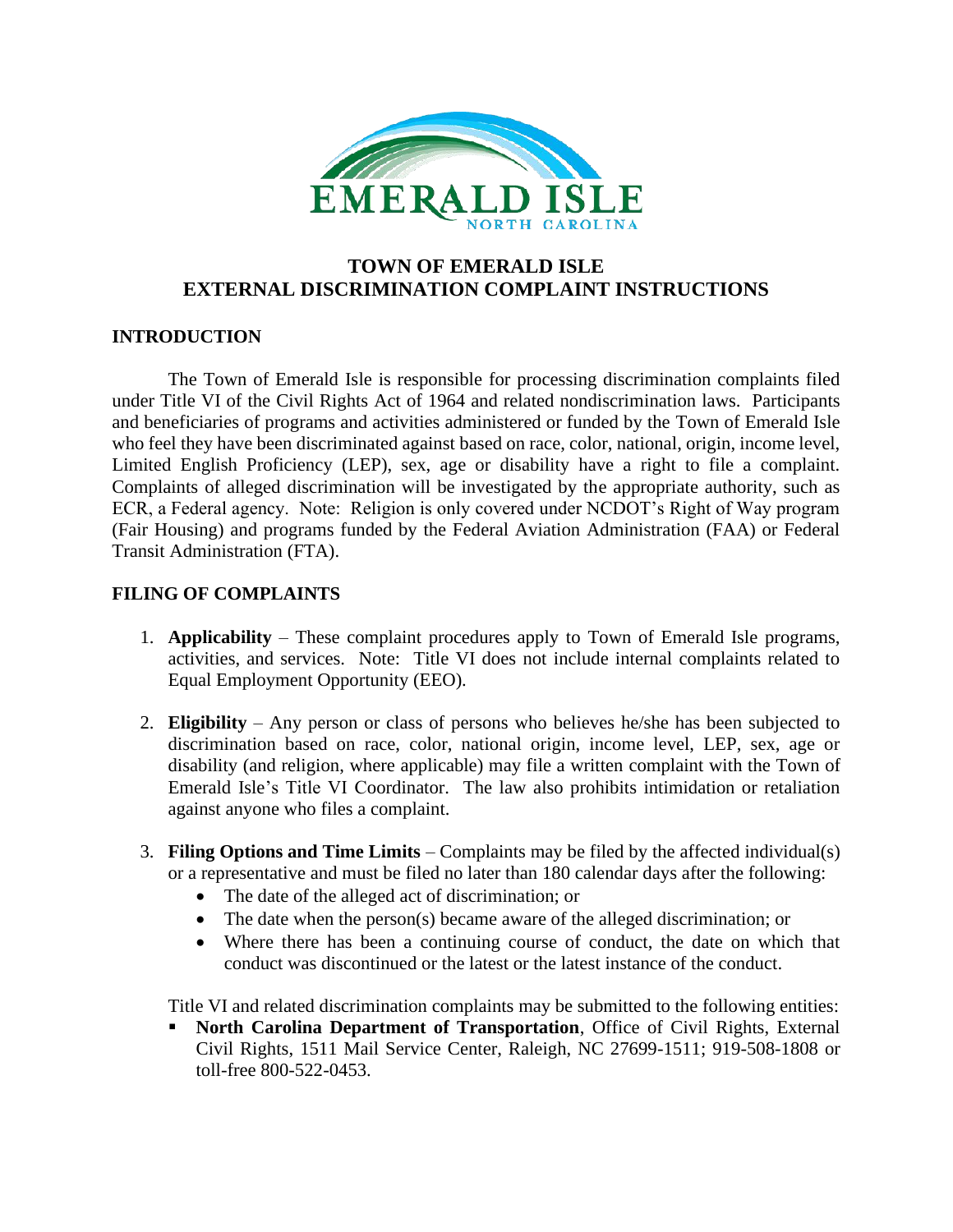- **US Department of Transportation**, Departmental Office of Civil Rights, External Civil Rights Programs Division, 1200 New Jersey Avenue, SE, Washington, DC 20590, 202-366-4070
	- **Federal Highway Administration**, Office of Civil Rights, 1200 New Jersey Avenue, SE, 8th Floor, E81-314, Washington, DC, 20590, 202-366-0693/202-366- 0752
	- **Federal Highway Administration**, North Carolina Division Office, 310 New Bern Avenue, Suite 410, Raleigh, NC 27601, 919-747-7010
	- **Federal Transit Administration**, Office of Civil Rights, ATTN: Title VI Program Coordinator, East Bldg.  $5<sup>th</sup>$  Floor – TCR, 1200 New Jersey Avenue, SE, Washington, DC 20590
	- **Federal Motor Carrier Safety Administration**, Office of Civil Rights, 1200 New Jersey Avenue, SE, Room #W65-312, Washington, DC 20591, 202-366-8810
	- **Federal Aviation Administration**, Office of Civil Rights, 800 Independence Avenue, SW, Washington, SC 2591, 202-267-3258
- **US Department of Justice**, Special Litigation Section, Civil Rights Division, 950 Pennsylvania Avenue, NW, Washington, DC 20530, 202-514-6255 or toll-free 877- 218-5228
- 4. **Format for Complaints** Complaints must be in writing and signed by the complainant(s) or a representative, and include the complainant's name, address, and telephone number. Complaints received by fax or email will be acknowledged and processed. Complaints will be accepted in other languages, including Braille. (See Discrimination Complaint Form included below.)
- 5. **Complaint Basis** Allegations must be based on issues involving race, color, national origin, income level, LEP, sex, age, or disability; (and religion, where applicable. The term "basis" refers to the complainant's membership in a protected group category. Note: Religion (or creed) is only protected under Right of Way, Public Transportation and Aviation programs.

| <b>Protected</b>  | <b>Definition</b>         | <b>Examples</b>     | <b>Pertinent Statutes and</b> |                       |
|-------------------|---------------------------|---------------------|-------------------------------|-----------------------|
| <b>Categories</b> |                           |                     | <b>Regulations</b>            |                       |
|                   |                           |                     | <b>FHWA</b>                   | <b>FTA</b>            |
| Race              | An individual belonging   | Black/African       | Title VI of                   | Title VI of the Civil |
|                   | to one of the accepted    | American,           | the Civil                     | Rights Act of 1964;   |
|                   | racial groups; or the     | Hispanic/Latino,    | Rights Act                    | 49 CFR Part 21;       |
|                   | perception, based usually | Asian, American     | of 1964; 49                   | Circular 4702.1B;     |
|                   | on physical               | Indian/Alaska       | <b>CFR</b> Part               | (Executive Order)     |
|                   | characteristics that a    | Native, Native      | 21; 23 CFR                    | 13166)                |
|                   | person is a member of a   | Hawaiian/Pacific    | 200;                          |                       |
|                   | racial group              | Islander, White     | (Executive                    |                       |
| Color             | Color of skin, including  | Black White,        | Order                         |                       |
|                   | shade of skin within a    | brown, yellow, etc. | 13166)                        |                       |
|                   | racial group              |                     |                               |                       |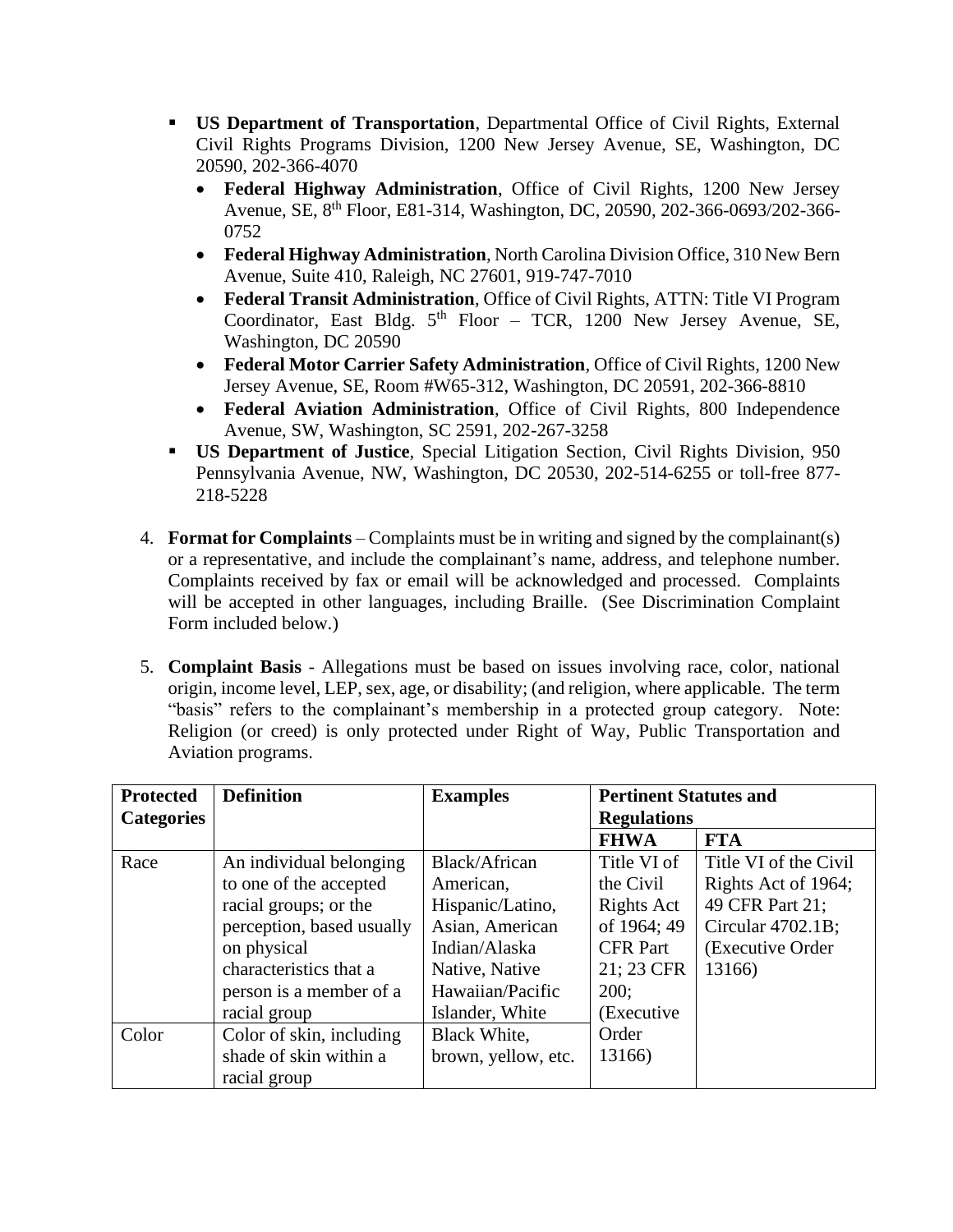| National   | Place of birth.           | Mexican, Cuban,      |                                       |                                |
|------------|---------------------------|----------------------|---------------------------------------|--------------------------------|
| Origin     | Citizenship is not a      | Japanese,            |                                       |                                |
| (LEP)      | factor. (Discrimination   | Vietnamese,          |                                       |                                |
|            | based on language or a    | Chinese, Russian,    |                                       |                                |
|            | person's accent is also   | French.              |                                       |                                |
|            | covered.)                 |                      |                                       |                                |
| Income     | An individual or          | Poverty status       | <b>Executive Order 12898</b>          |                                |
| level      | household determined to   |                      |                                       |                                |
|            | be low-income             |                      |                                       |                                |
| <b>Sex</b> | The sex of an individual. | Women and Men        | 1973                                  | Title IX of the                |
|            | Note: Sex under this      |                      | Federal-                              | Education                      |
|            | program does not include  |                      | Aid                                   | Amendments of 1972             |
|            | sexual orientation        |                      | Highway                               |                                |
|            |                           |                      | Act                                   |                                |
| Age        | Person of any age         | 21 year old person   | Age Discrimination Act of 1975        |                                |
| Disability | Physical or mental        | Blind, alcoholic,    | Section 504 of the Rehabilitation     |                                |
|            | impairment, permanent     | para-amputee,        | Act of 1973; Americans with           |                                |
|            | or temporary, or          | epileptic, diabetic, | Disabilities Act of 1990              |                                |
|            | perceived                 | arthritic            |                                       |                                |
| Religion   | Creed. An individual      | Muslim, Christian,   | Title VIII of the Civil Rights Act of |                                |
|            | belonging to a religious  | Sikh, Hindu, etc.    | 1968 (Fair Housing Act); 49 USC       |                                |
|            | group; or the perception, |                      |                                       | 47123 (FAA); 49 USC 5332 (FTA) |
|            | based usually on          |                      |                                       |                                |
|            | distinguishable           |                      |                                       |                                |
|            | characteristics that a    |                      |                                       |                                |
|            | person is a member of a   |                      |                                       |                                |
|            | religious group           |                      |                                       |                                |

## **COMPLAINT RECEIPT AND RESPONSE**

- 1. The Town of Emerald Isle's Title VI Coordinator will provide written acknowledgement via registered mail of your complaint within ten (10) calendar days.
- 2. The Town of Emerald Isle will review your complaint upon receipt to ensure the required information was provided, the complaint was timely filed, and jurisdictional requirements were met.
	- a. If the complaint is complete and no additional information is needed, the Town of Emerald Isle Title VI Coordinator will send you a letter of acceptance as well as a Complainant Consent/Release Form.
	- b. If the complaint is incomplete, you will be contacted in writing to obtain the needed information. Note: Failure to respond and/or provide the requested information within 15 calendar days may be considered good cause for a determination of no investigative merit.
- 3. Within fifteen (15) calendar days of receiving your complaint, the Town of Emerald Isle will determine its jurisdiction in pursuing the matter and whether the complaint has